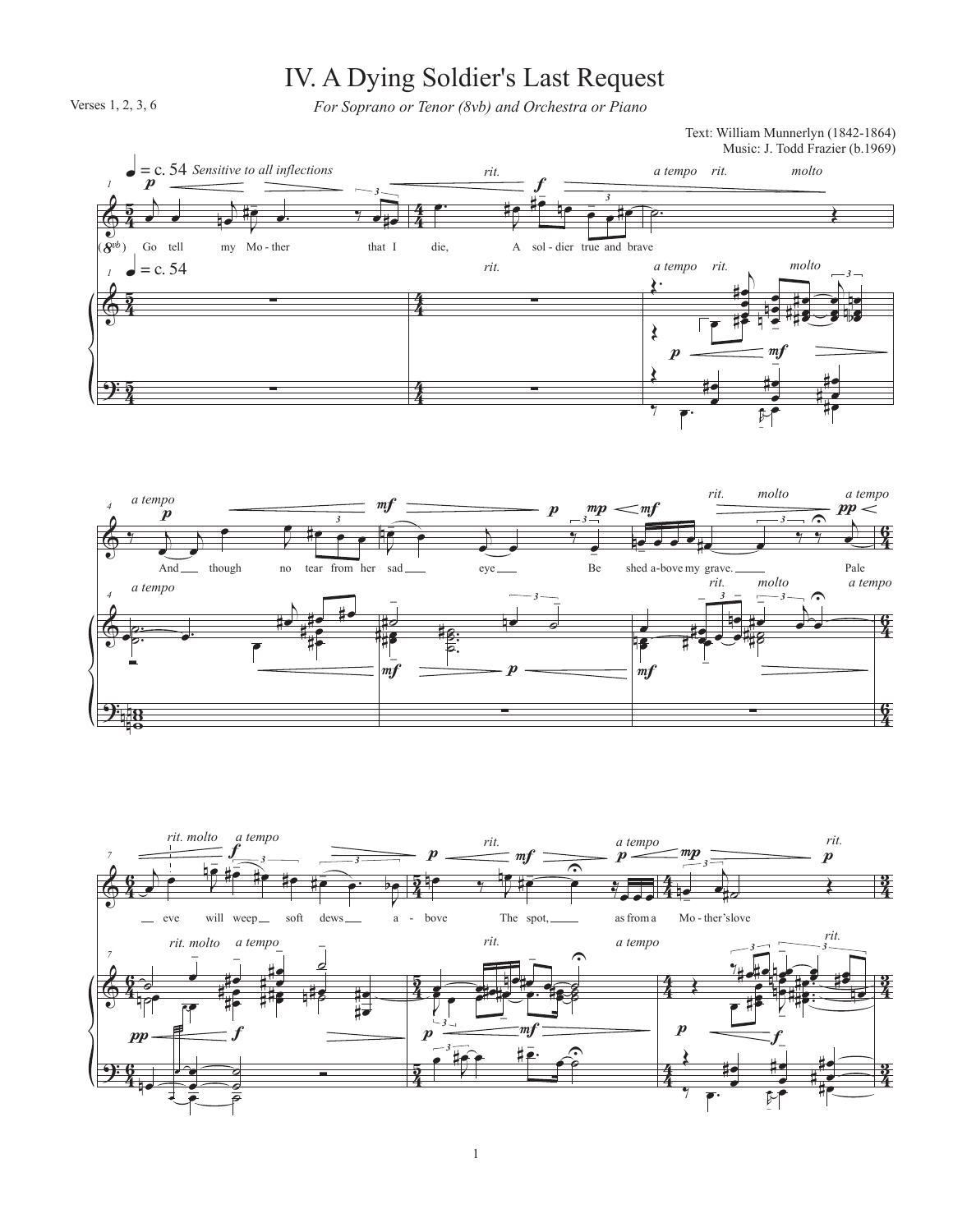



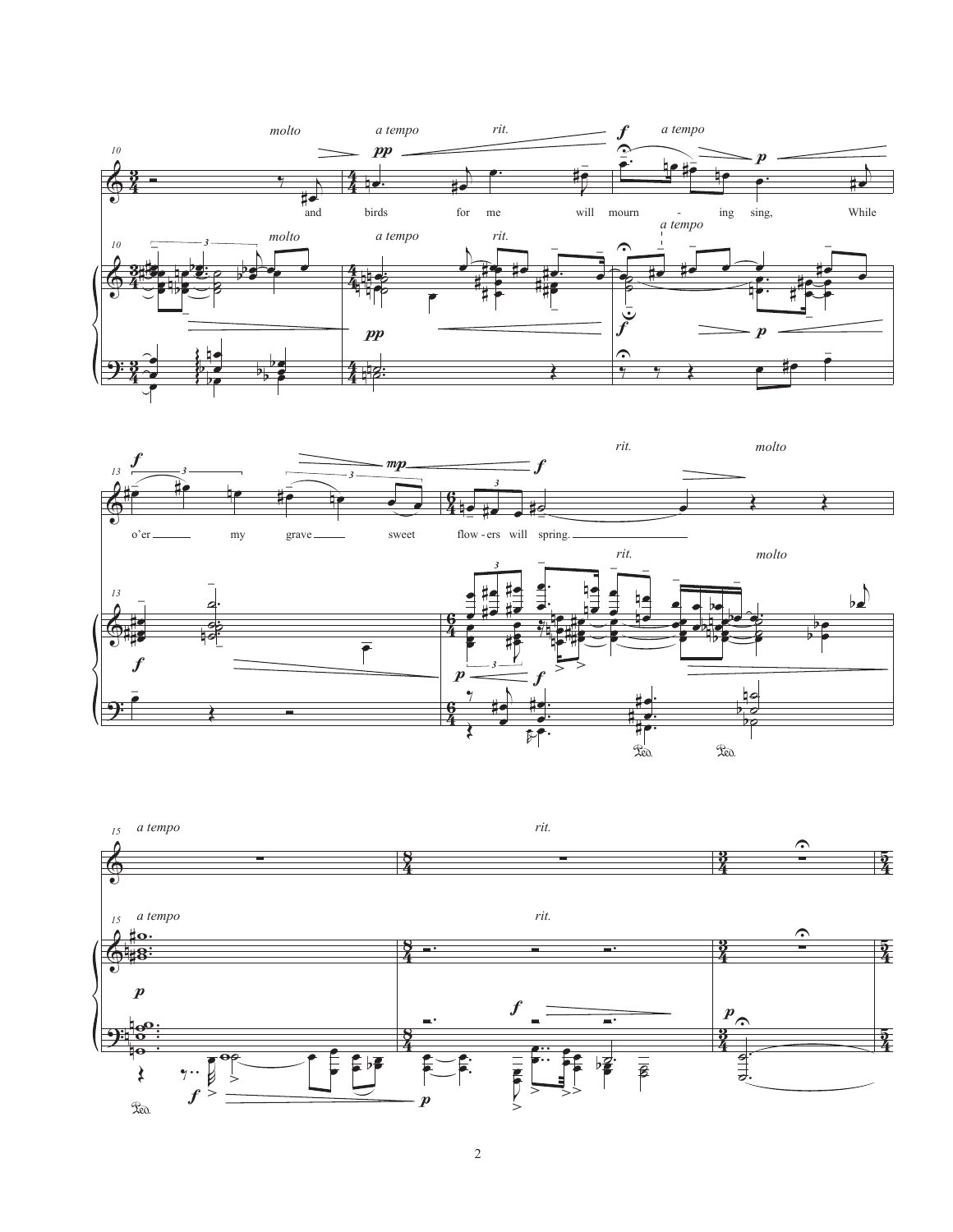



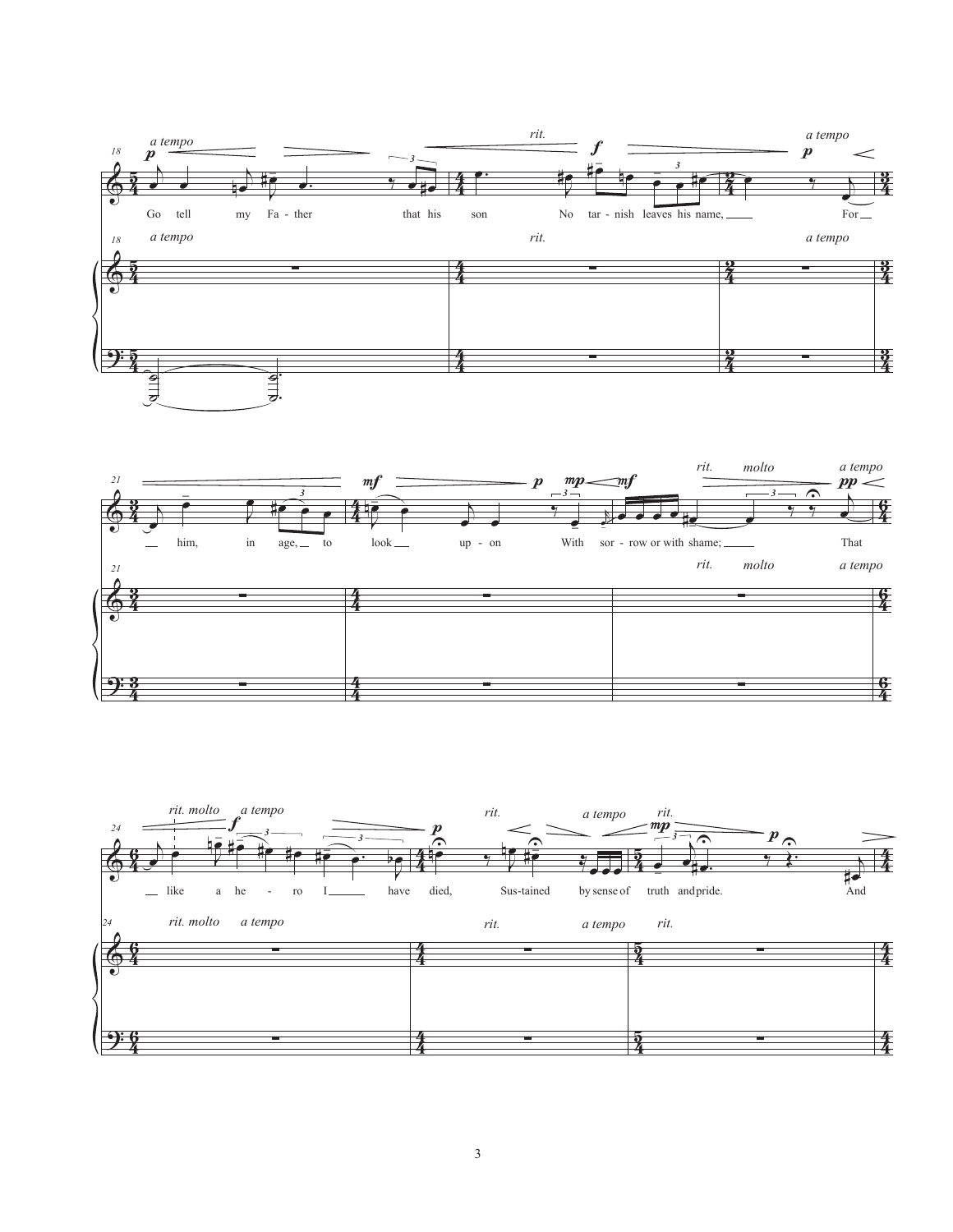



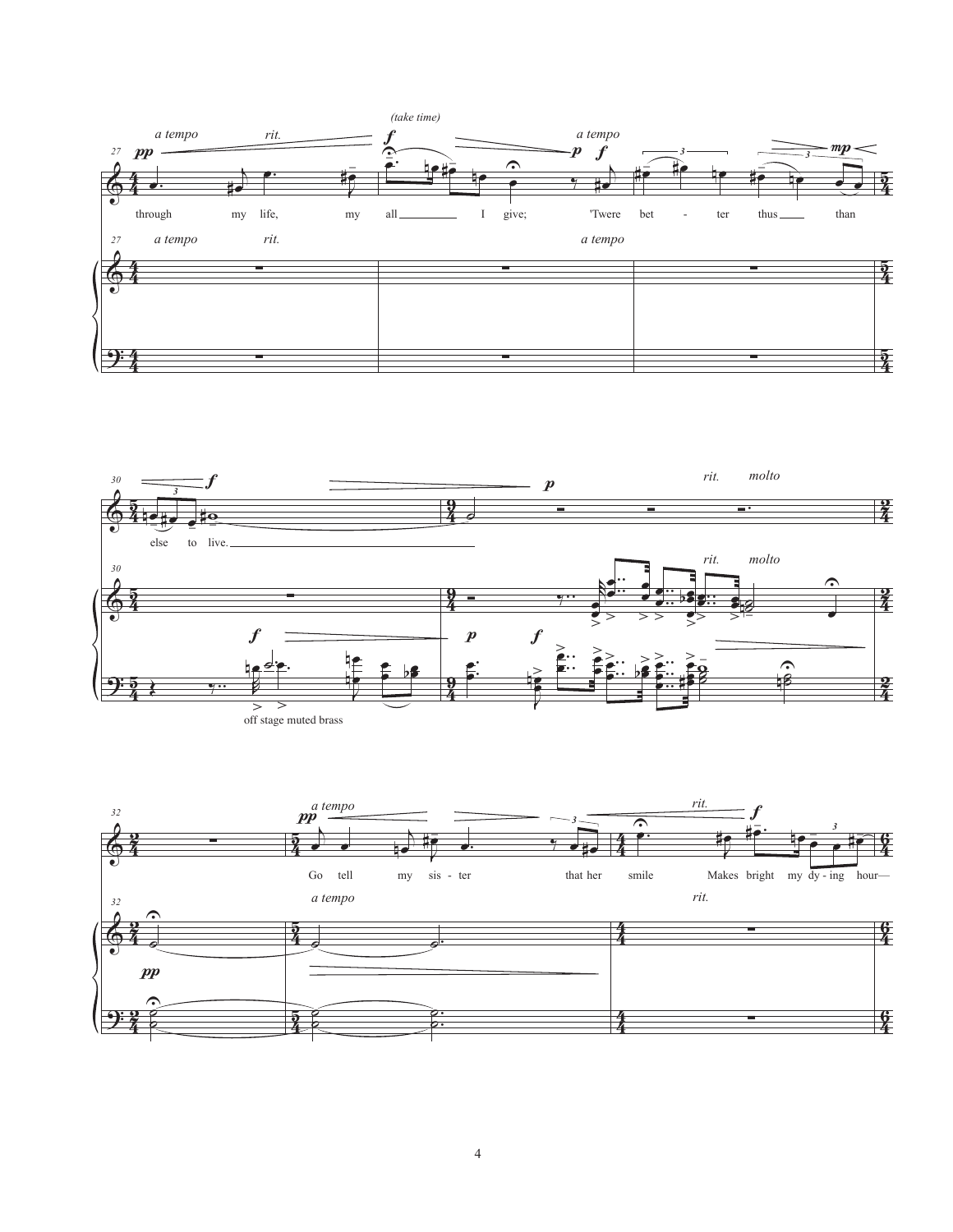

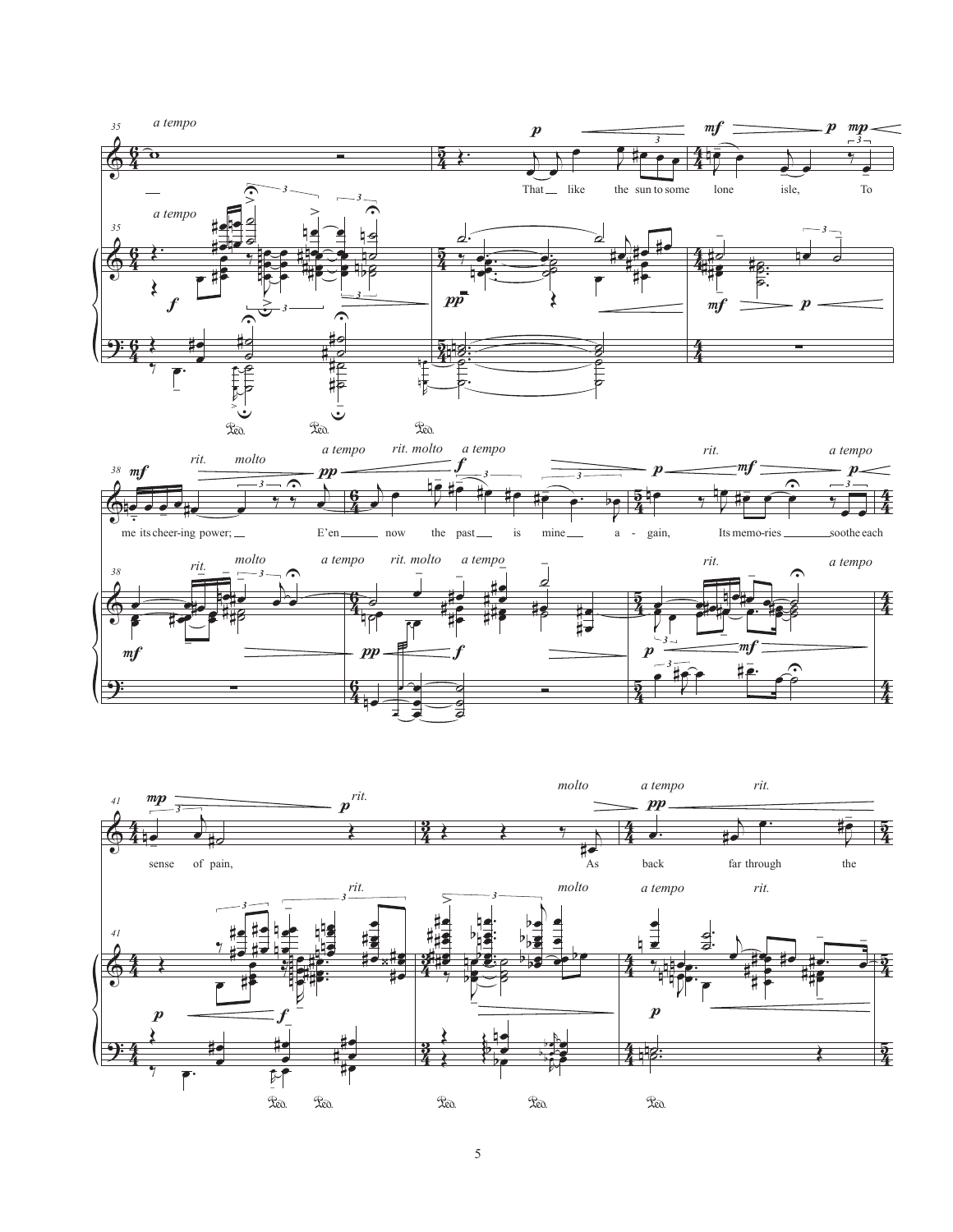

 $\sqrt{6}$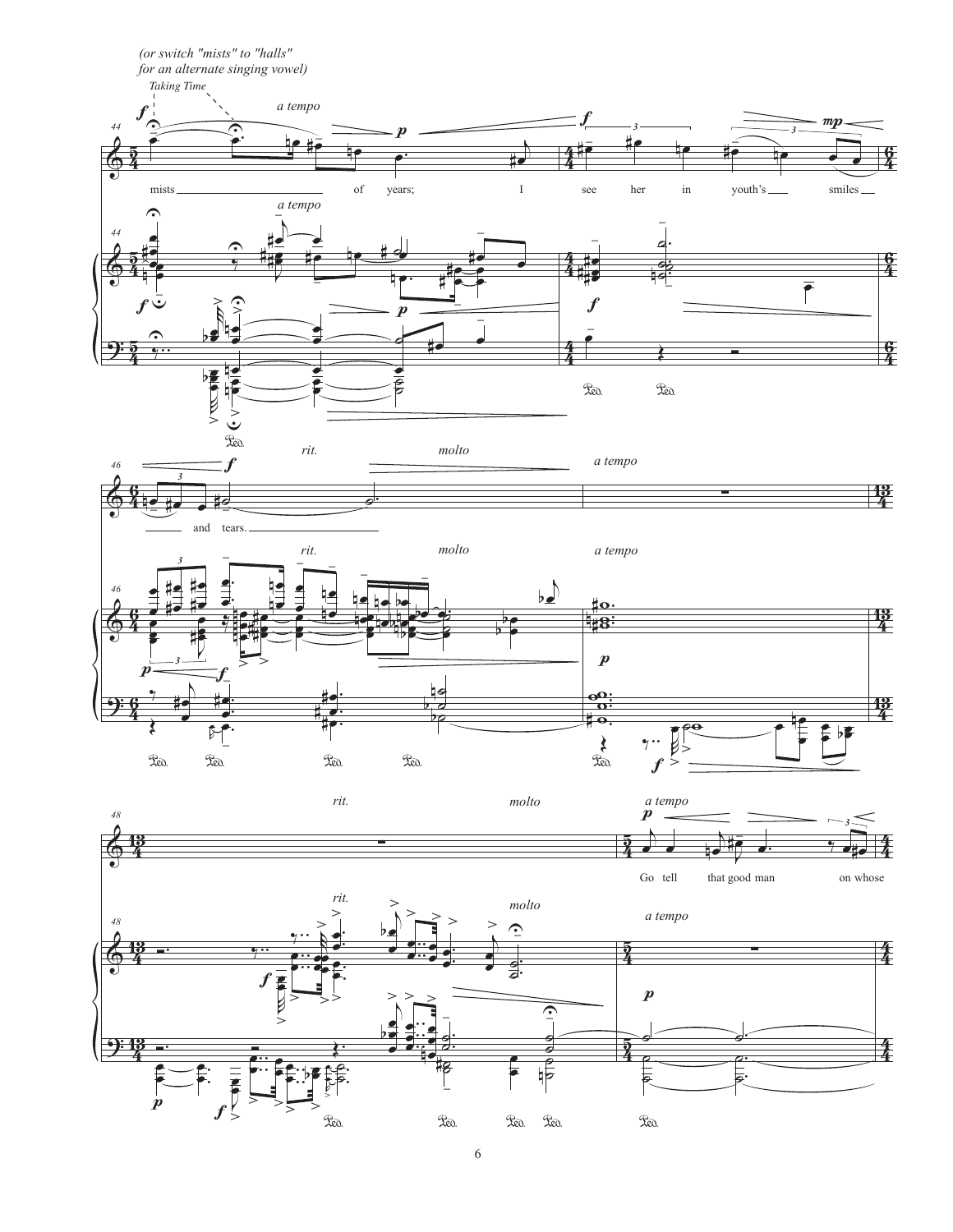